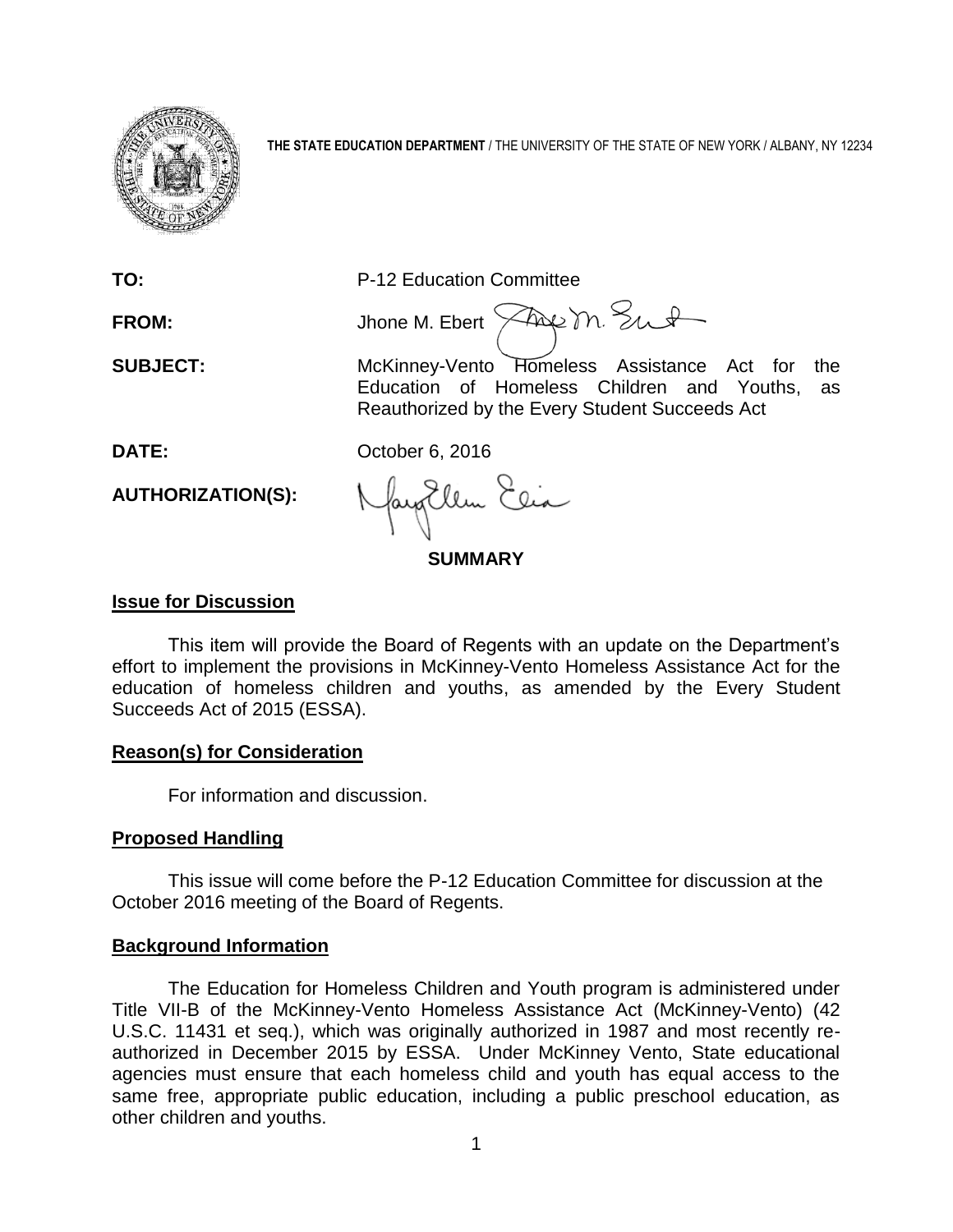Several changes were made to the McKinney-Vento Act as a result of ESSA, including, but not be limited to:

- 1. Removing "awaiting foster care placement" from the definition of homeless as of December 10, 2016;
- 2. Expanding the definition of "school of origin" to include preschool and feeder schools;
- 3. Requiring continued enrollment and transportation during any enrollment dispute pending final resolution of the dispute, including all available appeals;
- 4. Expanding transportation to the school of origin through the remainder of the school year in which the student becomes permanently housed;
- 5. Requiring that all State Educational Agencies (SEAs) and Local Educational Agencies (LEAs) have policies to remove barriers to identification, enrollment and retention of children and youth who are homeless, including barriers to enrollment and retention due to outstanding fees or fines or absences;
- 6. Requiring SEAs to have procedures that ensure that students who are homeless and who meet the relevant eligibility criteria do not face barriers to accessing academic and extra-curricular activities, including magnet schools, summer school, career and technical education, advanced placement courses, online learning and charter schools;
- 7. Requiring that the State Plan describe how youth who are homeless will receive assistance from counselors to advise such youth and improve their readiness for college;
- 8. Requiring that the State Plan ensure appropriate access to secondary education, including procedures to remove barriers that prevent youth from receiving appropriate credit for full or partial coursework completed while attending a prior school;
- 9. Requiring LEAs to immediately enroll children and youth who are homeless even if they have missed application or enrollment deadlines during any period of homelessness;
- 10. Allowing LEA liaisons to refer students and their families to needed housing services and are authorized to affirm eligibility for students and their families for HUD-funded homeless assistance programs if the liaison has received training;
- 11. Requiring that information about a homeless child's living situation (e.g., homeless status, temporary address) be treated as a student education record and not be deemed to be directory information.

Except for the provision related to the elimination of "awaiting foster care placement" which goes into effect December 10, 2016 as noted above, State educational agencies and local educational agencies must abide by the new requirements as of October 1, 2016.

The Department presented these key changes to the Regents this past July and issued the attached Field Memo dated September 29, 2016, to all District Superintendents, Superintendents of Public Schools, Charter School LEA Administrators, and McKinney-Vento Liaisons, which is also available here: